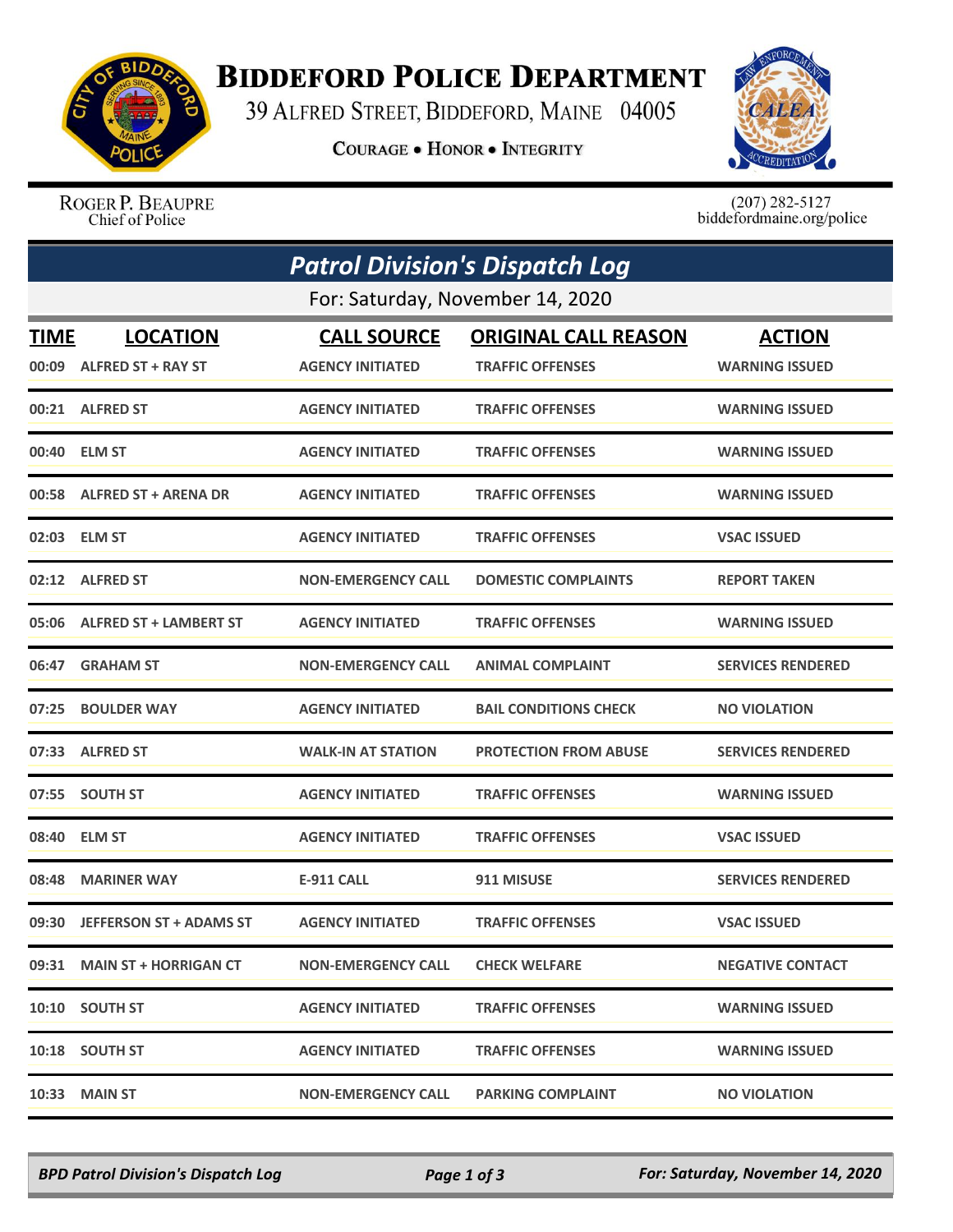| <b>TIME</b> | <b>LOCATION</b><br>10:34 SOUTH ST | <b>CALL SOURCE</b><br><b>NON-EMERGENCY CALL</b> | <b>ORIGINAL CALL REASON</b><br><b>SUSPICION</b> | <b>ACTION</b><br><b>GONE ON ARRIVAL</b> |
|-------------|-----------------------------------|-------------------------------------------------|-------------------------------------------------|-----------------------------------------|
|             | 10:38 RIVER RD                    | <b>AGENCY INITIATED</b>                         | <b>TRAFFIC OFFENSES</b>                         | <b>VSAC ISSUED</b>                      |
|             | 10:57 HORRIGAN CT                 | <b>NON-EMERGENCY CALL</b>                       | <b>ARTICLES LOST/FOUND</b>                      | <b>SERVICES RENDERED</b>                |
|             | 10:58 SOUTH ST + WENTWORTH ST     | <b>NON-EMERGENCY CALL</b>                       | <b>SUSPICION</b>                                | <b>REPORT TAKEN</b>                     |
|             | 11:14 MEDICAL CENTER DR           | <b>E-911 CALL</b>                               | <b>THEFT</b>                                    | <b>SERVICES RENDERED</b>                |
|             | 11:22 STATE ST                    | <b>E-911 CALL</b>                               | <b>CIVIL COMPLAINT</b>                          | <b>CIVIL COMPLAINT</b>                  |
|             | 11:27 ELM ST                      | <b>AGENCY INITIATED</b>                         | <b>TRAFFIC OFFENSES</b>                         | <b>VSAC ISSUED</b>                      |
|             | 11:28 BIDDEFORD GATEWAY CTR       | <b>NON-EMERGENCY CALL</b>                       | <b>SUSPICION</b>                                | <b>SERVICES RENDERED</b>                |
|             | 11:36 ELM ST                      | <b>NON-EMERGENCY CALL</b>                       | <b>UNLOCKED DOORS - WINDOWS</b>                 | <b>SERVICES RENDERED</b>                |
|             | 11:45 WILLETT ST                  | <b>E-911 CALL</b>                               | <b>DOMESTIC COMPLAINTS</b>                      | <b>REPORT TAKEN</b>                     |
|             | 11:48 ALFRED ST + ALFRED ST       | E-911 CALL                                      | <b>DISABLED VEHICLE</b>                         | <b>SERVICES RENDERED</b>                |
|             | 12:34 CLEAVES ST                  | <b>E-911 CALL</b>                               | <b>WEAPONS</b>                                  | <b>REPORT TAKEN</b>                     |
|             | 12:57 SOUTH ST                    | <b>NON-EMERGENCY CALL</b>                       | <b>SUSPICION</b>                                | <b>SERVICES RENDERED</b>                |
|             | 13:04 HILL ST                     | <b>AGENCY INITIATED</b>                         | <b>TRAFFIC OFFENSES</b>                         | <b>WARNING ISSUED</b>                   |
|             | 13:22 ELM ST                      | <b>E-911 CALL</b>                               | <b>CHECK WELFARE</b>                            | <b>SERVICES RENDERED</b>                |
|             | 13:52 SMALLS CT                   | <b>NON-EMERGENCY CALL</b>                       | <b>PARKING COMPLAINT</b>                        | <b>SERVICES RENDERED</b>                |
|             | 14:05 ALFRED ST                   | <b>AGENCY INITIATED</b>                         | <b>TRAFFIC OFFENSES</b>                         | <b>VSAC ISSUED</b>                      |
|             | 14:10 PROSPECT ST + WEST ST       | <b>NON-EMERGENCY CALL</b>                       | <b>PARKING COMPLAINT</b>                        | <b>SERVICES RENDERED</b>                |
|             | 14:40 POOL ST                     | <b>AGENCY INITIATED</b>                         | <b>PARKING COMPLAINT</b>                        | <b>SERVICES RENDERED</b>                |
|             | 15:22 MAIN ST                     | <b>WALK-IN AT STATION</b>                       | <b>JUVENILE OFFENSES</b>                        | <b>GONE ON ARRIVAL</b>                  |
|             | 15:29 PIERSONS LN                 | <b>NON-EMERGENCY CALL</b>                       | <b>CIVIL COMPLAINT</b>                          | <b>CIVIL COMPLAINT</b>                  |
|             | 15:33 OAK ST                      | E-911 CALL                                      | 911 MISUSE                                      | <b>SERVICES RENDERED</b>                |
|             | 16:36 ALFRED ST + EDWARDS AVE     | <b>AGENCY INITIATED</b>                         | <b>TRAFFIC OFFENSES</b>                         | <b>WARNING ISSUED</b>                   |
|             | 17:11 ALFRED ST                   | <b>NON-EMERGENCY CALL</b>                       | <b>ASSIST CITIZEN</b>                           | <b>SERVICES RENDERED</b>                |
|             | 17:35 ALFRED ST                   | <b>NON-EMERGENCY CALL</b>                       | <b>COURT ORDERED CHECK IN</b>                   | <b>DISPATCH HANDLED</b>                 |

*BPD Patrol Division's Dispatch Log Page 2 of 3 For: Saturday, November 14, 2020*